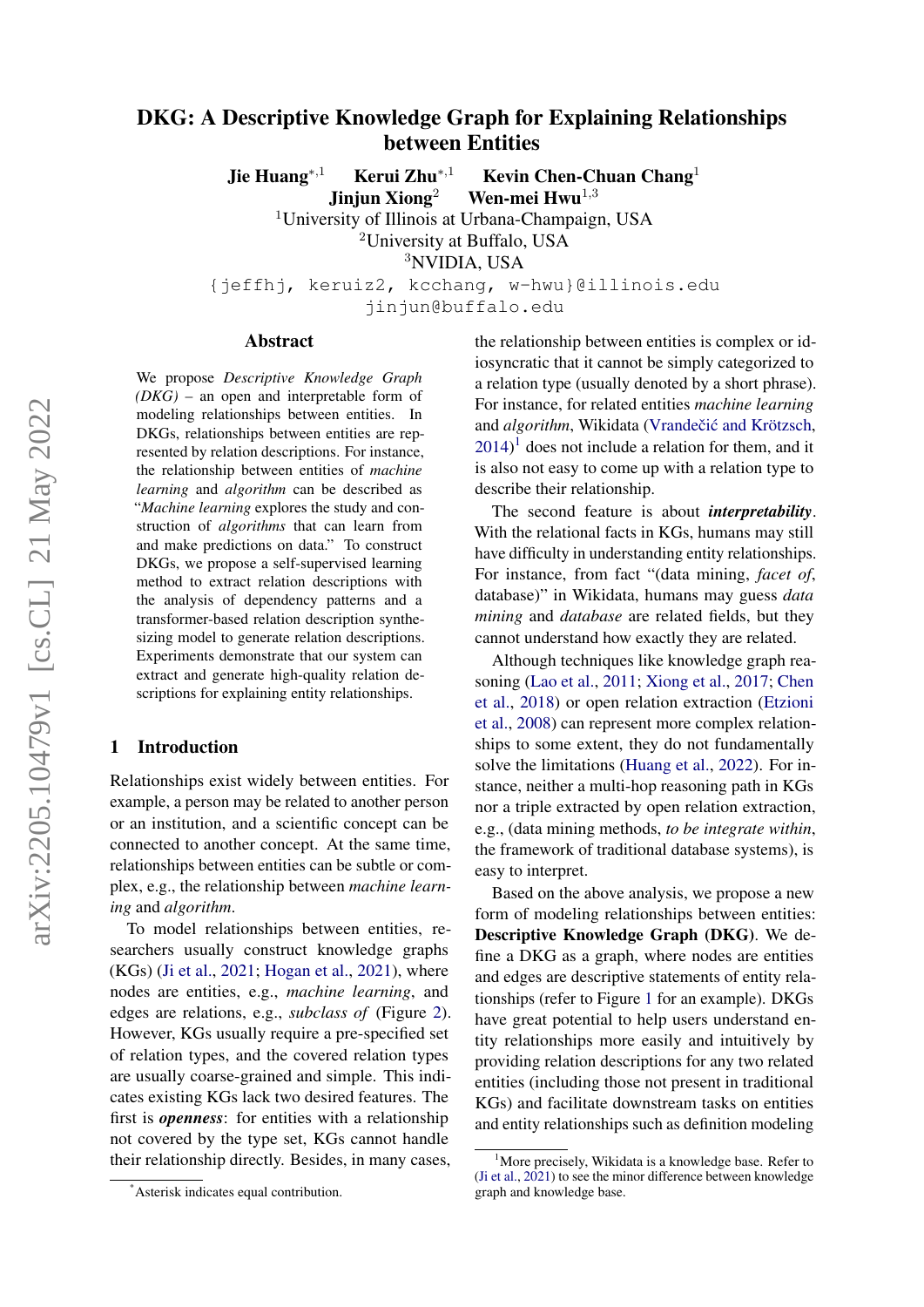<span id="page-1-1"></span>

Figure 1: Descriptive Knowledge Graph. Here we show *machine learning* and several of its related entities, with corresponding relation descriptions extracted by our system in the edges.

<span id="page-1-0"></span>

Figure 2: Prescriptive Knowledge Graph (Wikidata), where  $'$  denotes the inversed direction and ? means the relation is not present in the graph.

[\(Noraset et al.,](#page-8-6) [2017\)](#page-8-6), relation extraction [\(Bach and](#page-8-7) [Badaskar,](#page-8-7) [2007\)](#page-8-7), and knowledge graph completion [\(Lin et al.,](#page-8-8) [2015\)](#page-8-8).

Compared to traditional KGs, what we refer to as *Prescriptive Knowledge Graphs (PKGs)*[2](#page-1-2) later, DKGs are 1) *more open*: a DKG does not require a pre-specified set of relation types like a PKG. In principle, all entity relationships, either explicit or implicit, can be represented by DKG, as long as they can be connected in a sentence – which is not possible for PKGs. For instance, for *machine learning* and *algorithm*, the relationship between them can be represented by "*Machine learning* explores the study and construction of *algorithms* that can learn from and make predictions on data."; 2) *more interpretable*: the relationships between entities are represented by interpretable sentence relation descriptions, instead of a simple short phrase like "facet of".

It should be noted that we do not emphasize that DKGs are superior to PKGs. In fact, they can complement each other: DKGs provide a more open and interpretable (i.e., descriptive) way to understand entity relationships, while PKGs help understand relationships from a more normative and structural (i.e., prescriptive) perspective.

The key to building a DKG is to acquire highquality relation descriptions. However, writing or collecting relation descriptions manually requires enormous human efforts and expertise (in our human evaluation in Section [6.1,](#page-5-0) it takes ∼3 minutes to evaluate whether a sentence is a good relation description). Considering this, we propose a novel two-step approach to construct a DKG with Wikipedia, where no manual annotation is required. Specifically, we first *extract* relation descriptions from corpus in a self-supervised manner, where a scoring function is introduced to measure the *explicitness*, i.e., how explicit is the relationship represented by the sentence, and *significance*, i.e., how significant is the relationship represented, with the analysis of dependency patterns. Second, a transformer-based relation description synthesizing model is introduced to *generate* relation descriptions for interesting entity pairs whose relation descriptions are not extracted in the first step.

Both quantitative and qualitative experiments, along with ablation study, demonstrate the effectiveness of our proposed methods. We also conduct case study and error analysis and suggest several promising directions for future work.

# 2 Related Work

There are several previous attempts on acquiring entity relation descriptions. For instance, [Voskarides](#page-9-2)

<span id="page-1-2"></span> $2$ We use the term "prescriptive" (normative and structural) to contrast with "descriptive" (open and interpretable).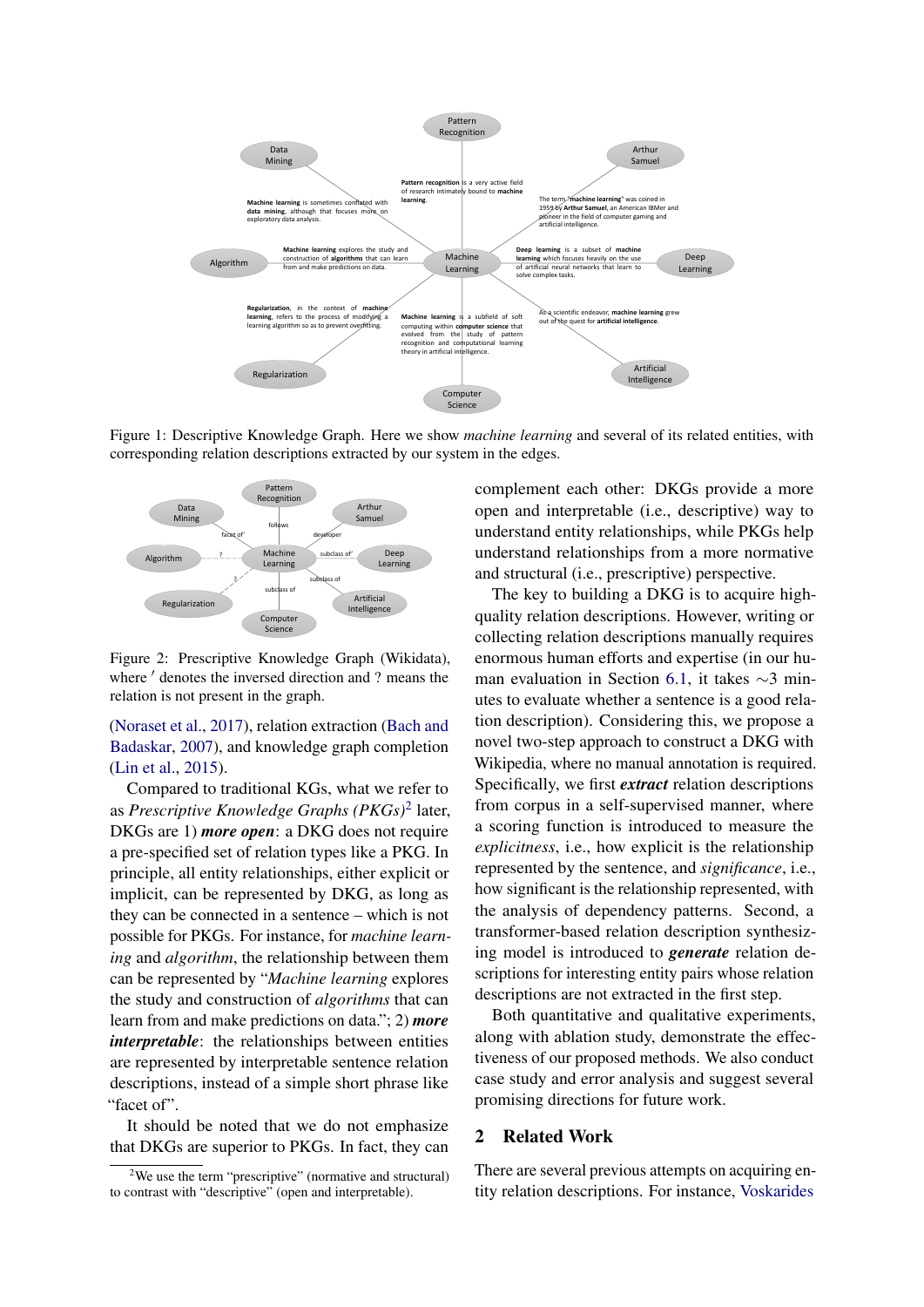[et al.](#page-9-2) [\(2015\)](#page-9-2) study a learning to rank problem of ranking relation descriptions by training a Random Forest classifier with manually annotated data. Subsequently, [Huang et al.](#page-8-9) [\(2017\)](#page-8-9) build a pairwise ranking model based on convolutional neural networks by leveraging query-title pairs derived from clickthrough data of a Web search engine, and [Voskarides et al.](#page-9-3) [\(2017\)](#page-9-3) attempt to generate descriptions for relationship instances in KGs by filling created sentence templates with appropriate entities. However, all these methods are not "open". First, they rely and demand heavily on features of entities and relations. Second, these models only deal with entities with several pre-specified relation types, e.g., 9 in [\(Voskarides et al.,](#page-9-2) [2015\)](#page-9-2) and 10 in [\(Voskarides et al.,](#page-9-3) [2017\)](#page-9-3), and only explicit relation types, e.g., *isMemberOfMusicGroup*, are covered. Besides, these works do not systematically define what constitutes a good relational description.

The work most relevant to ours is *Open Relation Modeling* [\(Huang et al.,](#page-8-5) [2022\)](#page-8-5), which aims to generate relation descriptions for entity pairs. To achieve this, the authors propose to fine-tune BART [\(Lewis et al.,](#page-8-10) [2020\)](#page-8-10) to reproduce definitions of entities. Compared to their problem, i.e., text generation, the focus of this paper is on graph construction. Besides, their relation descriptions are limited to definitional sentences, which assumes that one entity appears in the other's definition; however, the assumption is not true for many related entities. In addition, their methodology does not incorporate sufficient knowledge about entities and relations for generation.

There are also some less relevant works that can be related. For example, [Lin et al.](#page-8-11) [\(2020\)](#page-8-11); [Liu](#page-8-12) [et al.](#page-8-12) [\(2021\)](#page-8-12) study *CommonGen*, which aims to generate coherent sentences containing the given common concepts. [Dognin et al.](#page-8-13) [\(2020\)](#page-8-13); [Agarwal](#page-8-14) [et al.](#page-8-14) [\(2021\)](#page-8-14) study the data-to-text generation [\(Ku](#page-8-15)[kich,](#page-8-15) [1983\)](#page-8-15), which aims to convert facts in KGs into natural language. None of these works meet the requirements on openness and interpretability.

# <span id="page-2-1"></span>3 Descriptive Knowledge Graph

A Descriptive Knowledge Graph (DKG) is a graph that represents relationships between entities with sentence descriptions. Formally, we define a DKG as  $\mathcal{G} = \{\mathcal{E}, \mathcal{R}\}\$ , where  $\mathcal{E}$  is the set of entities and  $R$  is the set of relation description facts. A relation description fact is denoted as a triple  $(x, s, y)$ , where  $x \in \mathcal{E}$  and  $y \in \mathcal{E}$ . s is a sentence describing

<span id="page-2-0"></span>

| # | <b>Sentence</b>                                                                                                                                                                                                                                                      |
|---|----------------------------------------------------------------------------------------------------------------------------------------------------------------------------------------------------------------------------------------------------------------------|
|   | $s_1$ <i>Machine learning</i> explores the study and construction of <i>algorithms</i> that<br>can learn from and make predictions on data.                                                                                                                          |
|   | $s_2$ <i>Machine learning</i> is employed in a range of computing tasks where de-<br>signing and programming explicit, rule-based <i>algorithms</i> is infeasible.                                                                                                   |
|   | $s_3$ In <i>machine learning</i> and optimization, many <i>algorithms</i> are adaptive or<br>have adaptive variants, which usually means that the algorithm parame-<br>ters are automatically adjusted according to statistics about the optimisa-<br>tion thus far. |

Table 1: Example sentences containing both *machine learning* and *algorithm*.

the relationship between x and y (Figure [1\)](#page-1-1).

To build a DKG, the first step is to collect entities and identify related entity pairs, which can be simply achieved by utilizing existing resources, e.g., Wikipedia, and entity relevance analysis, e.g., cosine similarity of entity embeddings in Wikipedia2vec [\(Yamada et al.,](#page-9-4) [2020\)](#page-9-4). And then, we need to acquire high-quality relation descriptions for entity pairs. Taking entity pair (*machine learning*, *algorithm*) as an example, a relation description of them can be  $s_1$  in Table [1.](#page-2-0) From the perspective of human understanding, we identify three requirements for a good relation description:

- Explicitness: The relationship of the target entities is described explicitly. E.g., in  $s_1$ , "*machine learning explores the study and construction of algorithms*" describes the relationship explicitly; while in  $s_2$ , the relationship between *machine learning* and *algorithm* is expressed implicitly so that the relationship is difficult to reason.
- Significance: The relationship of the target entities is the point of the sentence. In  $s<sub>1</sub>$ , all the tokens in the sentence are associated with the relationship between *machine learning* and *algorithm*; while in  $s_3$ , although the description is explicit, "*many ... far*" only characterizes *algorithm*, but not the target entity relationship.
- Correctness: The relationship between target entities is described correctly.

There are other requirements to ensure a good relation description, e.g., the sentence is coherent, grammatical, of reasonable length. Compared to the above ones, these requirements are general requirements for any sentence, but not specific to our problem; therefore, we put less emphasis on them.

To acquire relation descriptions that satisfy the above requirements, we propose a novel two-step approach: first extracting relation descriptions from a corpus in a self-supervised manner (Section [4\)](#page-3-0), and then generating relation descriptions for interesting entity pairs whose relation descriptions are not extracted in the previous step (Section [5\)](#page-4-0).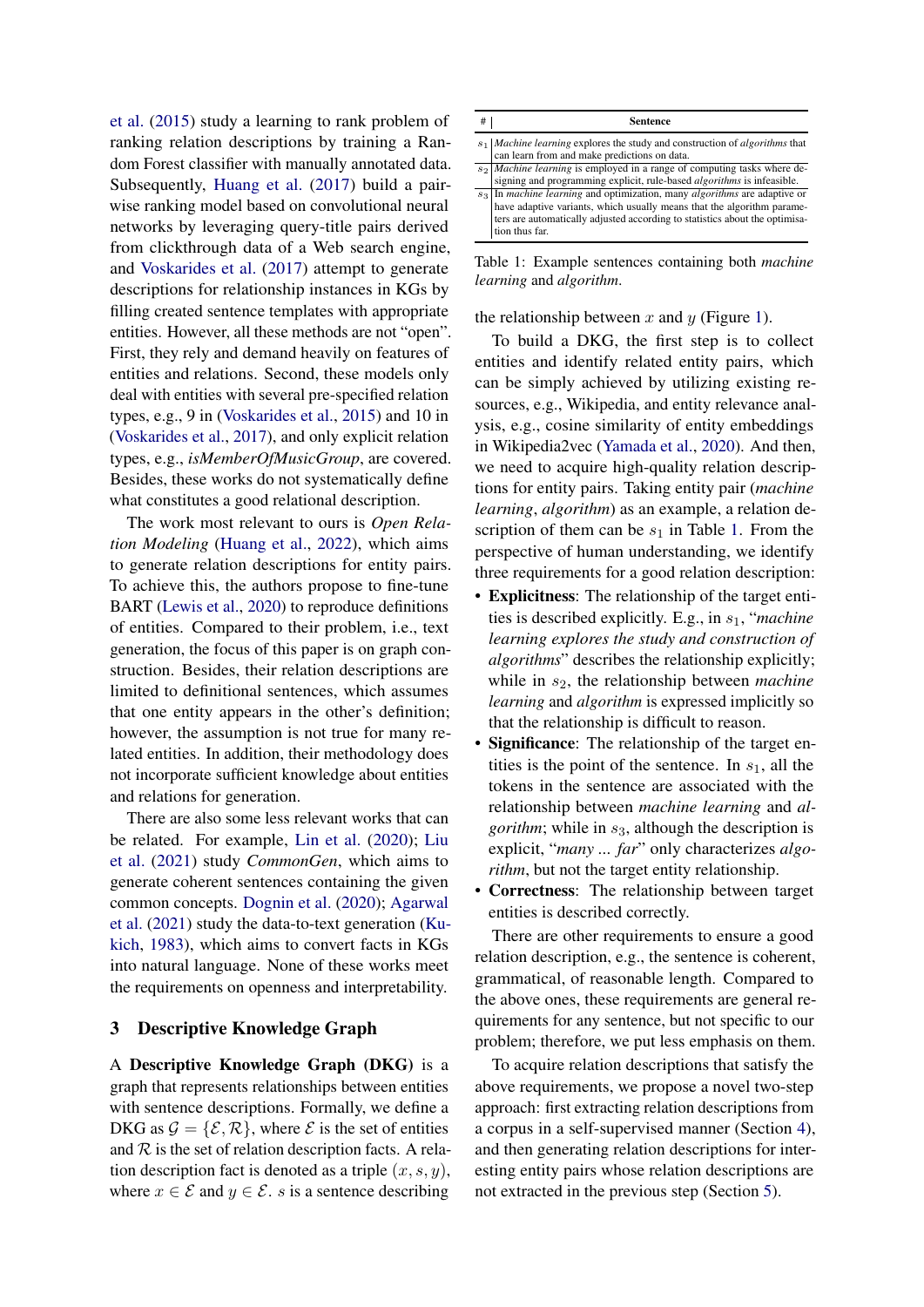# <span id="page-3-0"></span>4 Relation Description Extraction

In this section, we introduce a self-supervised learning method for extracting entity relation descriptions from Wikipedia according to the requirements discussed in Section [3.](#page-2-1)

# <span id="page-3-2"></span>4.1 Preprocessing and Filtering

The goal of preprocessing and filtering is to collect entities and map entity pairs to candidate relation descriptions. To ensure correctness, we use Wikipedia as the source corpus, which is a highquality corpus covering a wide range of domains. Because this process mainly relies on heuristic rules and existing tools, to save space, we refer the readers to Appendix [A](#page-10-0) for the details.

#### 4.2 Scoring

In this section, we design a scoring function to measure the quality of relation descriptions. Since we use Wikipedia as the source corpus, the *correctness* of the extracted sentences can be largely guaranteed; thus, we focus on measuring *explicitness* and *significance* of candidate relation descriptions.

# 4.2.1 Shortest Dependency Path as Relation

Inspired by [Wu and Weld](#page-9-5) [\(2010\)](#page-9-5), we use the shortest dependency path to represent the relation pattern between the target entities in a sentence. For instance, Figure [3](#page-4-1) shows the dependency tree of  $s_1$  processed by spaCy<sup>[3](#page-3-1)</sup>. The shortest path between *machine learning* and *algorithm* is: "learn- $\frac{1}{\log n}$  ing  $\frac{1}{n}$  subjects that  $\frac{1}{n}$  and  $\frac{1}{n}$  and  $\frac{1}{n}$  and  $\frac{1}{n}$  and  $\frac{1}{n}$  and  $\frac{1}{n}$  and  $\frac{1}{n}$  and  $\frac{1}{n}$  and  $\frac{1}{n}$  and  $\frac{1}{n}$  and  $\frac{1}{n}$  and  $\frac{1}{n}$  and  $\frac{1}{n}$  and rithms". Following their notation, we call such a path a *corePath*. To represent the relation pattern, we collect dependencies in the path and append "i\_" to the dependencies with an inversed direction. E.g., the relation pattern for the above path is  $[i\_nsubj, dobj, prep, pobj]$ . We remove dependencies that do not affect human understanding. Specifically, we drop the *conj* and *appos* dependencies and replace two consecutive *prep* with one.

Besides *corePath*, we also collect the shortest paths between the *corePath* and the tokens outside the *corePath* to represent the relationships between entity relationships and tokens. For instance, in Figure [3,](#page-4-1) *construction* is a token outside the *corePath* between *machine learning* and *algorithm*. The shortest path between it and the *corePath* is: "study  $\cos^2\theta$  construction". We call this kind of path as *subPath*. Similar to *corePath*, we generate the

relation pattern from *subPath* and drop the *conj*, *appos* and *compound* dependencies.

#### <span id="page-3-5"></span>4.2.2 Explicitness

Given two entities and a candidate relation description s, we measure the explicitness by calculating the normalized logarithmic frequency of the relation pattern of the *corePath*:

<span id="page-3-3"></span>
$$
ExpScore(s) = \frac{\log(f_p + 1)}{\log(f_{max} + 1)},
$$
 (1)

where  $f_{max}$  is the frequency of the most frequent *corePath* relation pattern and  $f_p$  is the frequency of the relation pattern in the present *corePath*. The intuition here is that humans tend to use explicit structure to explain relations. Thus, we assume that a relation description is more explicit if its relation pattern is more frequent. Intuitively, if a relation pattern is unpopular, it is likely that this pattern is either too complicated or contains some rarely used dependencies. Both of these cases may increase the difficulty in reasoning.

Similar to [\(Wu and Weld,](#page-9-5) [2010\)](#page-9-5), we only consider patterns that start with *nsubj* or *nsubjpass*, indicating that one of the target entities is the subject of the sentence. This restriction helps increase the explicitness of the selected relation description sentences because if one entity is the subject, the sentence is likely to contain a "argument-predicateargument" structure connecting the target entities.

### 4.2.3 Significance

We measure the significance as the proportion of information that is relevant to the entity relationship in a sentence. To measure the relevance of each token in the sentence to the entity relationship, we divide tokens into three categories: 1) *core token* if the token is in the *corePath*; 2) *modifying token* if the token is in a *subPath* that is connected to the *corePath* through a modifying dependency; and 3) *irrelevant token* for the rest tokens. The intuition here is that a sub-dependency tree connected to the *corePath* with a modifying dependency is supposed to modify the relationship. We predefined a set of modifying dependencies in Table [7.](#page-10-1)

We calculate a score for each token in the sentence based on its category and dependency analysis. Then, the significance score is the average of all the token's scores. Formally, for a candidate relation description s, the significance score is calculated as

<span id="page-3-4"></span>
$$
SigScore(s) = \frac{\sum_{t \in s} w(t)}{|s|}, \quad (2)
$$

<span id="page-3-1"></span><sup>3</sup><https://spacy.io>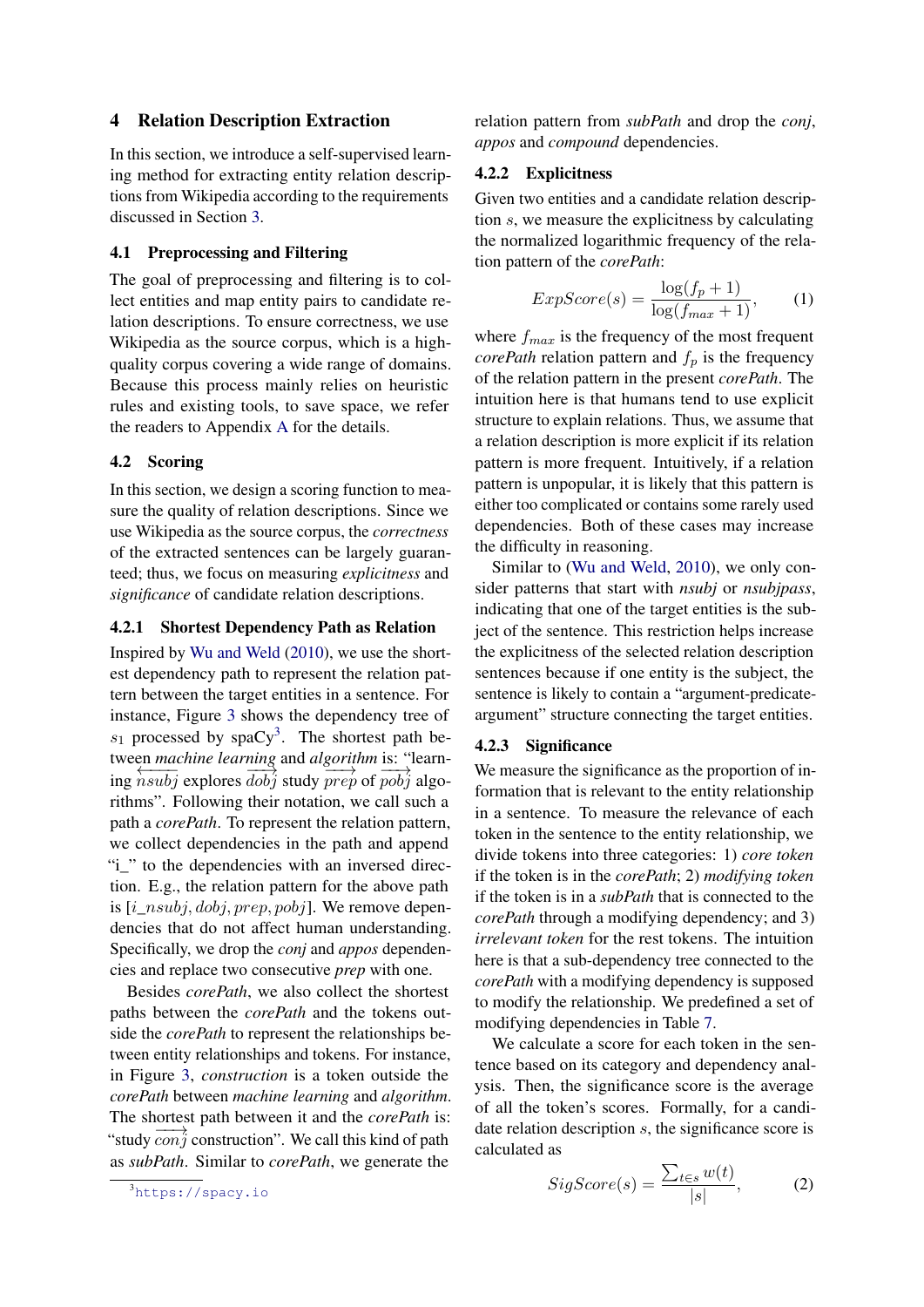<span id="page-4-1"></span>

Figure 3: Dependency tree of  $s_1$ .

where

$$
w(t) = \begin{cases} 1 & \text{if } t \in ct \\ \frac{\log(f'_{pt}+1)}{\log(f'_{max}+1)} & \text{if } t \in mt , \quad (3) \\ 0 & \text{otherwise} \end{cases}
$$

where ct is the set of *core tokens* and mt is the set of *modifying tokens.*  $f'_{p_t}$  is the frequency of the *subPath* relation pattern from the *corePath* to the present token t and  $f'_{max}$  is the frequency of the most frequent *subPath* relation pattern. The intuition is: with higher relation pattern frequency, the modifying token is more explicitly related to the entity relationship, and thus, should have a higher score. This also comes with another useful characteristic: the score will decrease token by token as we move along the *subPath* because the frequency of a *subPath* relation pattern cannot be greater than the frequency of its parent. With this characteristic, we can penalize the long modifying *subPath* as it will distract the focus from the entity relationship and is less explicitly related to the relationship.

# 4.2.4 Relation Descriptive Score

To calculate the explicitness and significance, we need to build a database of relation patterns for both *corePath* and *subPath*. We construct both databases with the candidate relation descriptions and corresponding entity pairs collected from Section [4.1](#page-3-2) with spaCy. We also require the two target entities in the sentence are highly related. Intuitively, if two entities are more related, the sentences containing them are more likely to be relation descriptions; therefore, the extracted *corePath* relation patterns are more likely to indicate entity relationships. We measure the relevance of two entities by calculating the cosine similarity of the entity embeddings in Wikipedia2Vec. We filter out entity pairs (and the associated sentences) with a relevance score  $< 0.5$ .

With the databases of relation patterns, we can calculate the explicitness and significance scores for a candidate relation description. The final score, named *Relation Descriptive Score (RDScore)*, is computed as the harmonic mean:

RDScore(s) = 
$$
2 \cdot \frac{ExpScore(s) \cdot SigScore(s)}{ExpScore(s) + SigScore(s)}
$$
   
  $EDScore(s) + SigScore(s)$    
  $expScore(s)$    
  $expScore(s)$    
  $StepScore(s)$    
  $StepScore(s)$    
  $StepScore(s)$    
  $StepScore(s)$    
  $StepScore(s)$    
  $StepScore(s)$    
  $StepScore(s)$    
  $StepScore(s)$    
  $StepScore(s)$    
  $StepScore(s)$    
  $StepScore(s)$    
  $StepScore(s)$    
  $StepScore(s)$    
  $StepScore(s)$    
  $StepScore(s)$    
  $StepScore(s)$    
  $StepScore(s)$    
  $StepScore(s)$    
  $StepScore(s)$    
  $StepScore(s)$    
  $StepScore(s)$    
  $StepScore(s)$    
  $StepScore(s)$    
  $StepScore(s)$    
  $StepScore(s)$    
  $StepScore(s)$    
  $StepScore(s)$    
  $StepScore(s)$    
  $StepScore(s)$    
  $StepScore(s)$    
  $StepScore(s)$    
  $StepScore(s)$    
  $StepScore(s)$    
  $StepScore(s)$    
  $StepScore(s)$    
  $StepScore(s)$    
  $StepScore(s)$    
  $StepScore(s)$    
  $StepScore(s)$    
  $StepScore(s)$    
  $StepScore(s)$    
  $StepScore(s)$    
  $StepScore(s)$    
  $StepScore(s)$    
  $StepScore(s)$    
  $StepScore(s)$    
  $StepScore(s)$    
  $StepScore(s)$    
  $StepScore(s)$    
  $StepScore(s)$    
  $StepScore(s)$    
  $StepScore(s)$    
  $StepScore(s)$    
  $StepScore(s)$    
  $StepScore(s)$    
  $StepScore(s)$    
  $StepScore(s)$    

For each entity pair, we calculate *RDScore* for all the candidate relation descriptions and select the candidate with the highest score as the final relation description. To build an initial DKG, we keep edges with an entity relevance score  $\geq 0.5^4$  $\geq 0.5^4$ and with a relation description whose *RDScore*  $\geq 0.6^5$  $\geq 0.6^5$ . We refer to this graph as **Wiki-DKG**<sub>0</sub>.

# <span id="page-4-0"></span>5 Relation Description Generation

In the previous section, we extract relation descriptions for entity pairs in a self-supervised manner and build an initial DKG with Wikipedia automatically. However, for some related entity pairs, there may not exist a sentence that contains both entities; and although such a sentence exists, it may not be extracted by the system. To solve this problem, in this section, we introduce *Relation Description Generation* – generating relation descriptions for interesting entity pairs.

We form relation description generation as a conditional text generation task: given two entities, generating a sentence describing the relationship between them with the initial DKG. Formally, we apply the knowledge-enhanced sequence-tosequence formulation [\(Yu et al.,](#page-9-6) [2020\)](#page-9-6): given an entity pair  $(x, y)$  and an initial DKG  $\mathcal{G}_0$ , the probability of the output relation description s is computed auto-regressively:

$$
P(s|x, y, \mathcal{G}_0) = \prod_{i=1}^{m} P(s_i|s_{0:i-1}, x, y, \mathcal{G}_0), \quad (5)
$$

where  $m$  is the length of  $s$ ,  $s_i$  is the *i*th token of  $s$ , and  $s_0$  is a special start token.

To incorporate the DKG for generation, we propose *Relation Description Synthesizing (RelationSyn)*. RelationSyn consists of two processes: first retrieving relevant relation descriptions (reasoning paths) from the graph and then synthesizing them into a final relation description (Figure [4\)](#page-5-1).

#### <span id="page-4-4"></span>5.1 Retrieval

To generate a relation description, the model needs knowledge about the target entities and their rela-

<span id="page-4-5"></span><span id="page-4-2"></span><sup>&</sup>lt;sup>4</sup>Since there is no boundary that delineates whether two entities are related, we consider the relevance threshold as a hyperparameter.

<span id="page-4-3"></span><sup>&</sup>lt;sup>5</sup>This threshold is also a hyperparameter to balance the density of the graph and the quality of relation descriptions.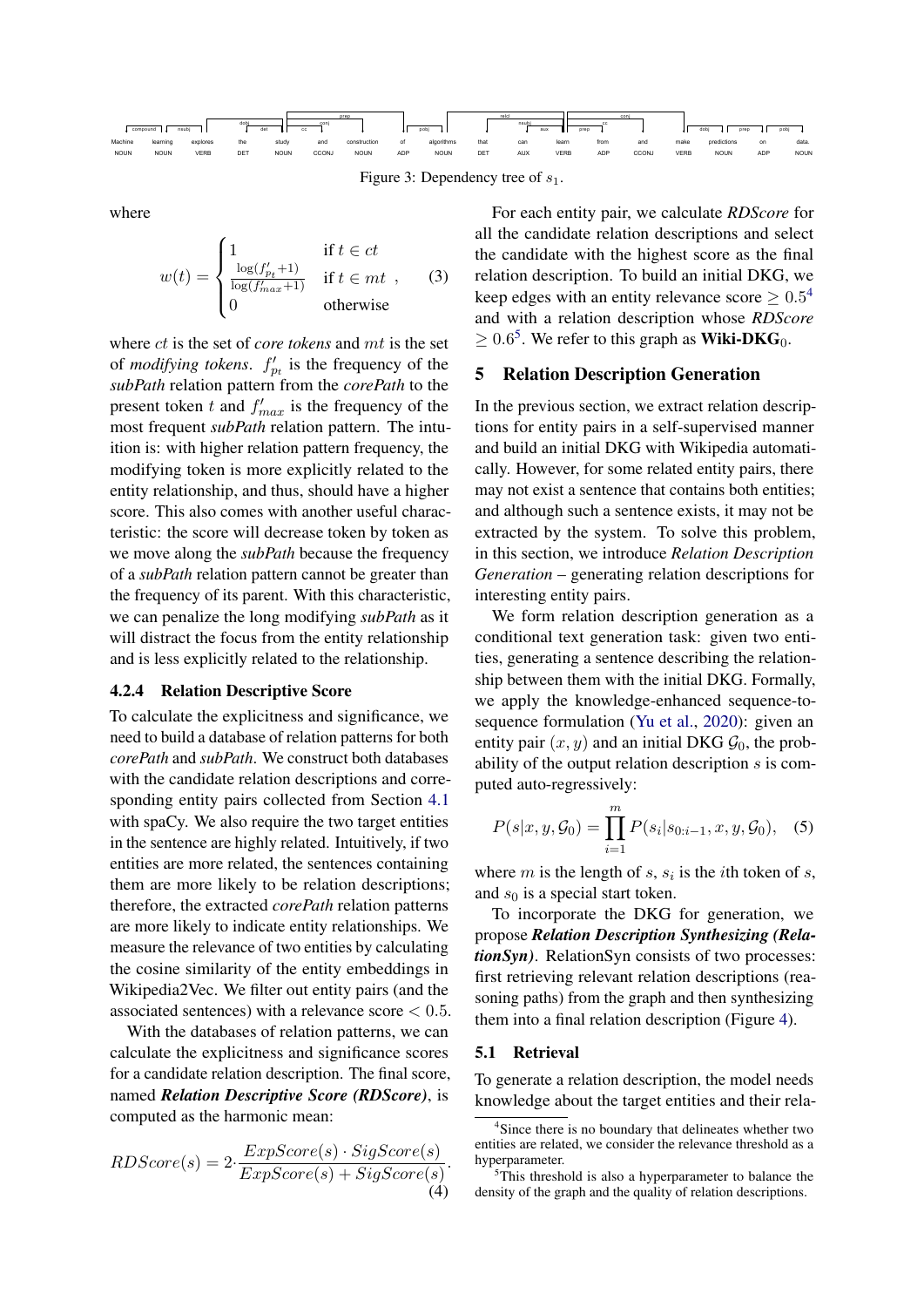<span id="page-5-1"></span>

Figure 4: The framework of *RelationSyn*. Given entity pair  $(x, y)$  whose relation description is not present in the initial DKG, we first retrieve several reasoning paths from the graph. And then, we encode (local synthesize) each reasoning path into a latent vector and concatenate all the latent vectors. Finally, we decode (global synthesize) the vector to produce relation description  $s'$  for  $x$  and  $y$ .

tionship. To provide knowledge, we retrieve reasoning paths of the target entities from the graph.

In DKG, we define a reasoning path  $q$  as a path connecting the target entities, which is called  $k$ -hop if it is connected by  $k$  edges. For instance, in Figure [4,](#page-5-1) there are two 2-hop reasoning paths between x and y:  $(x, s_{11}, e_{11}, s_{12}, y)$ and  $(x, s_{21}, e_{21}, s_{22}, y)$ , and two 3-hop reasoning paths:  $(x, s_{21}, e_{21}, s_{23}, e_{32}, s_{33}, y)$  and  $(x, s_{31}, e_{31}, s_{32}, e_{32}, s_{33}, y)$  in the DKG. To measure the quality of reasoning paths, we define *Path-Score* as the harmonic mean of *RDScore* of relation descriptions in the path:

$$
PathScore(q) = \frac{|S_q|}{\sum_{s \in S_q} \frac{1}{RDScore(s)}}, \quad (6)
$$

where  $S_q$  is the set of relation descriptions in q, and  $|\mathcal{S}_q| = k$ .

Reasoning paths are helpful for relation description generation. For instance, from reasoning path (deep learning,  $s'_1$ , machine learning,  $s'_2$ , computer science) (refer to Figure [1](#page-1-1) for  $s'_1$  and  $s'_2$ ), we can infer the relationship between *deep learning* and *computer science*: *deep learning* is a subset of *ML*, while *ML* is a subfield of *CS*; therefore, *deep learning* is a subfield of *CS*. Besides, from the sentence description, we can acquire rich entity information about *deep learning* and *computer science*, e.g., *deep learning* focuses heavily on the use of artificial intelligence.

However, not all reasoning paths are equally useful. Longer reasoning paths are usually more difficult to reason, while paths with higher *Path-Score* usually contain more explicit and significant relation descriptions. Therefore, when retrieving reasoning paths for an entity pair, we first sort the paths by their length (shorter first) and then by their *PathScore* (higher first).

#### 5.2 Synthesizing

According to Section [5.1,](#page-4-4) we may retrieve multiple reasoning paths for an entity pair whose relation description is missed in the initial DKG. In this section, we focus on synthesizing relation descriptions in the retrieved reasoning paths into a final relation description of the target entities based on T5 [\(Raf](#page-8-16)[fel et al.,](#page-8-16) [2020\)](#page-8-16) and Fusion-in-Decoder [\(Izacard](#page-8-17) [and Grave,](#page-8-17) [2021\)](#page-8-17).

We first convert each reasoning path to a sequence using the following encoding scheme: e.g.,  $(x, s_{31}, e_{31}, s_{32}, e_{32}, s_{33}, y) \rightarrow$  "entity1: x entity2: y path:  $x; e_{31}; e_{32}; y$  sentence1:  $s_{31}$  sentence2:  $s_{32}$ sentence3:  $s_{33}$ ". And then, we encode the sequence with the encoder of T5. In this way, the relation descriptions in each reasoning path are synthesized into a latent vector, named "local synthesizing".

After local synthesizing, we concatenate the latent vectors of all the retrieved reasoning paths to form a global latent vector. The decoder of T5 performs attention over the global latent vector and produces the final relation description. We name this process as "global synthesizing".

Combining retrieval and synthesizing, given two entities, we first retrieve  $m$  reasoning paths connecting the target entities according to their length and *PathScore*, and then synthesize them to produce the target relation description. We refer to this model as RelationSyn-m.

# 6 Evaluation

In this section, we verify the proposed methods for building DKGs by conducting experiments on relation description extraction and generation.

#### <span id="page-5-0"></span>6.1 Relation Description Extraction

We first present the statistics of the initial DKG built with Wikipedia in Table [2.](#page-6-0)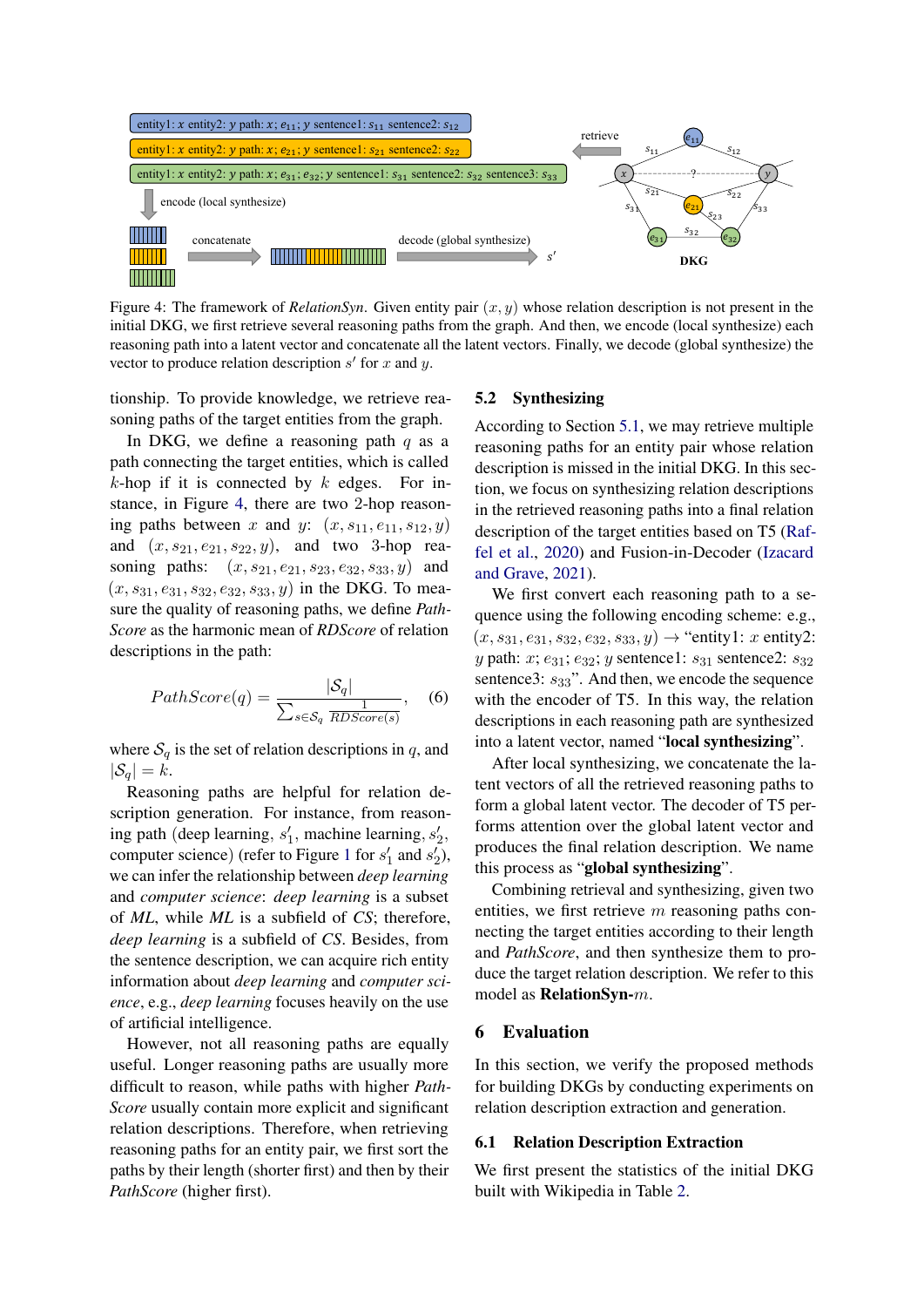<span id="page-6-0"></span>

|                         | # nodes   # edges   average sentence length |
|-------------------------|---------------------------------------------|
| $1,294,502$   2,503,695 | 19.6                                        |

<span id="page-6-2"></span>Table 2: The statistics of Wiki-DK $G_0$ .

|          | Rating $(1-5)$ |
|----------|----------------|
| Random   | 2.84           |
| ExpScore | 3.80           |
| SigScore | 3.92           |
| RDScore  | 4.20           |

Table 3: Qualitative results of extraction.

To evaluate the quality of relation descriptions in the graph, we randomly sample 100 entity pairs from the graph<sup>[6](#page-6-1)</sup> and ask three human annotators to assign a graded value (1-5) for each relation description according to Table [8.](#page-10-2)

Since previous works on relation description extraction are supervised and only limited to several explicit relation types, e.g., 9 in [\(Voskarides et al.,](#page-9-2) [2015\)](#page-9-2), it is impractical and meaningless to compare with them. For instance, the relationship of (*Arthur Samuel*, *Machine Learning*) is not available or even not considered by all the previous methods. Therefore, we verify the effectiveness of our model by comparing different variants of the model:

- Random: A sentence with the target entities is randomly selected as the relation description.
- ExpScore: The sentence with the highest *explicitness* is selected according to Eq.  $(1)$ .
- SigScore: The sentence with the highest *significance* is selected according to Eq.  $(2)$ .
- RDScore: The sentence with the highest *RD-Score* is selected according to Eq.  $(4)$ .

Table [3](#page-6-2) shows the human evaluation results for relation description extraction. From the results, we observe that both our explicitness and significance measurements are important to ensure a good relation description. In addition, *RDScore* achieves an average rating of 4.20, which means that most of the selected sentences are high-quality relation descriptions, further indicating that the quality of the constructed initial Wiki-DKG is high.

In Appendix [C,](#page-11-0) we also verify our method indirectly by using relation descriptions extracted with different variants as input for generation.

# 6.2 Relation Description Generation

In this section, we perform experiments on relation description generation.

<span id="page-6-3"></span>

|                                  | train   valid   test |  |
|----------------------------------|----------------------|--|
| size   672,930   14,019   14,020 |                      |  |

Table 4: The statistics of data for generation.

#### 6.2.1 Experimental Setup

Data construction. We build the dataset for relation description generation as follows: for an entity pair with a relation description in Wiki- $DKG_0$ , we hide the relation description and consider it as the target for generation. The goal is to recover/generate the target relation description with the rest of the graph<sup>[7](#page-6-4)</sup>. For instance, in Figure [4,](#page-5-1) we hide the edge (relation description  $s$ ) between  $x$ and y and use the remaining reasoning paths to recover s. We train and test on entity pairs with  $\geq 5$ reasoning paths connecting them. The statistics of the data are reported in Table [4.](#page-6-3)

Models. The task of relation description generation is relevant to *Open Relation Modeling* [\(Huang](#page-8-5) [et al.,](#page-8-5) [2022\)](#page-8-5) – a recent work aimed at generating sentences capturing general relations between entities conditioned on entity pairs. To the best of our knowledge, no other existing work can generate relation descriptions for any two related entities (since open relation modeling has only just been introduced). Therefore, we mainly compare the models proposed in [\(Huang et al.,](#page-8-5) [2022\)](#page-8-5) with several variants of our model:

- RelationBART (Vanilla): The vanilla model proposed in [\(Huang et al.,](#page-8-5) [2022\)](#page-8-5) for generating entity relation descriptions, where BART [\(Lewis](#page-8-10) [et al.,](#page-8-10) [2020\)](#page-8-10) is fine-tuned on a training data whose inputs are entity pairs and outputs are corresponding relation descriptions.
- RelationBART-MP + PS: The best model proposed in [\(Huang et al.,](#page-8-5) [2022\)](#page-8-5), which incorporates Wikidata by selecting the most interpretable and informative reasoning path in the KG automatically for helping generate relation descriptions.
- RelationSyn-0: A reduced variant of our model, where the encoding scheme of the input is only "entity1:  $x$  entity2:  $y$ ", i.e., no reasoning path and relation description is input to the encoder.
- RelationSyn- $m$ : The proposed relation descrip-tion synthesizing model (Section [5\)](#page-5-1), where  $m$ is the maximum number of retrieved reasoning paths for an entity pair.

<span id="page-6-1"></span><sup>&</sup>lt;sup>6</sup>More specifically, for better comparison with generation later, we sample 100 entity pairs from the test set in Table [4.](#page-6-3)

<span id="page-6-4"></span> $7$ To increase the difficulty of the task, we assume these two entities do not co-occur in the corpus, i.e., we do not utilize any sentence containing both the target entities for generation.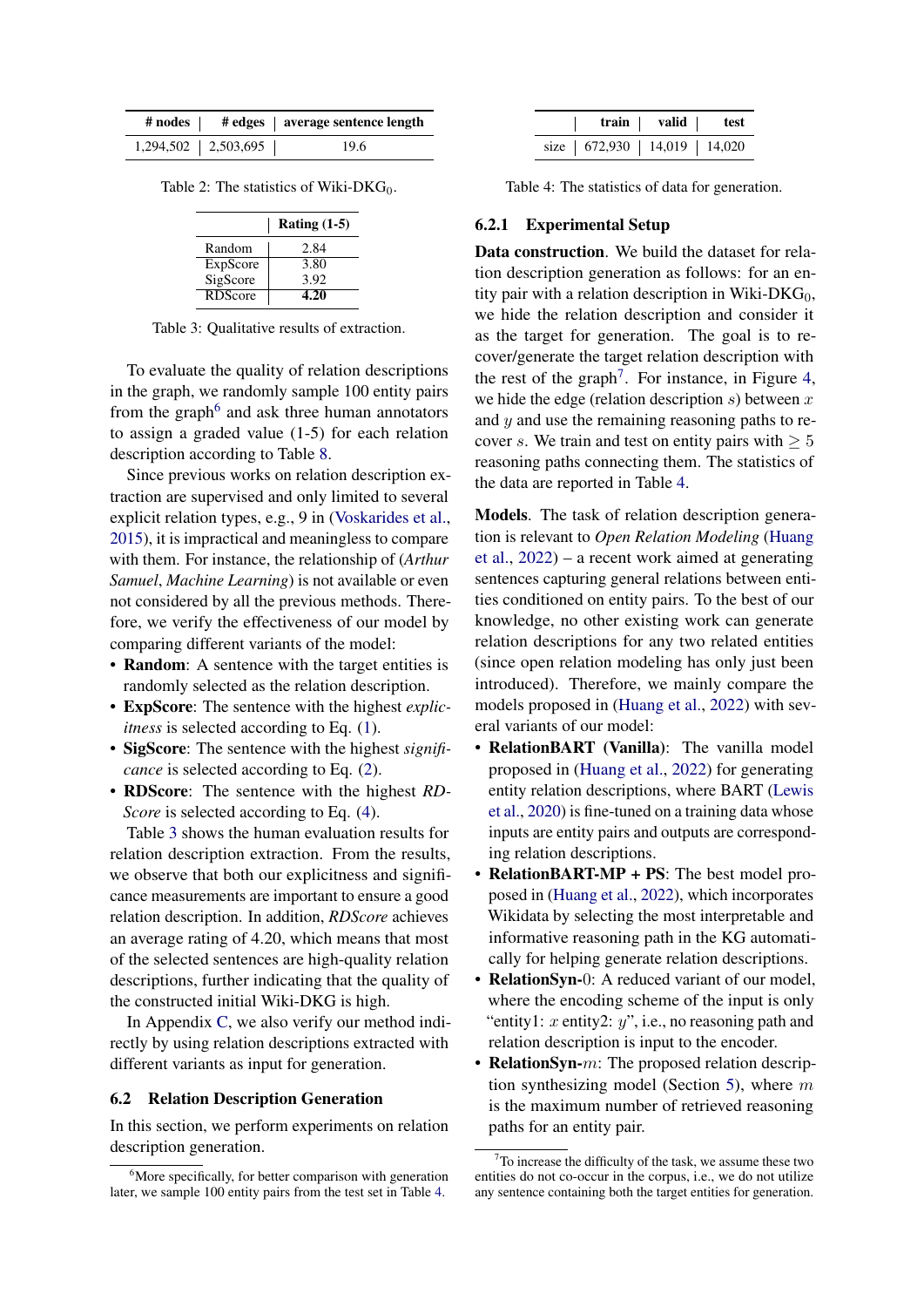<span id="page-7-1"></span>

|                                           | <b>BLEU</b> | <b>ROUGE</b> | <b>METEOR</b> | <b>BERTScore</b> |
|-------------------------------------------|-------------|--------------|---------------|------------------|
| RealtionBART-Vanilla (Huang et al., 2022) | 20.36       | 40.95        | 20.97         | 82.27            |
| RealtionBART-MP + PS (Huang et al., 2022) | 20.97       | 41.22        | 21.25         | 82.25            |
| <b>RelationSyn-0</b>                      | 21.50       | 40.35        | 21.08         | 82.68            |
| <b>RelationSyn-1</b>                      | 23.61       | 42.16        | 22.28         | 83.45            |
| <b>RelationSyn-3</b>                      | 24.12       | 43.00        | 22.67         | 83.77            |
| <b>RelationSyn-5</b>                      | 24.66       | 43.25        | 22.93         | 83.79            |

Table 5: Quantitative results of relation description generation.

<span id="page-7-2"></span>

|                      | Rating $(1-5)$ |
|----------------------|----------------|
| Random               | 2.84           |
| RDScore (Oracle)     | 4.20           |
| RealtionBART-MP + PS | 3.12           |
| <b>RelationSyn-0</b> | 3.10           |
| <b>RelationSyn-1</b> | 3.36           |
| RelationSyn-5        | 3.48           |

Table 6: Qualitative results of generation.

Metrics. We perform both quantitative and qualitative evaluation. Following [\(Huang et al.,](#page-8-5) [2022\)](#page-8-5), we apply several automatic metrics for, including BLEU [\(Papineni et al.,](#page-8-18) [2002\)](#page-8-18), ROUGE-L [\(Lin,](#page-8-19) [2004\)](#page-8-19), METEOR [\(Banerjee and Lavie,](#page-8-20) [2005\)](#page-8-20), and BERTScore [\(Zhang et al.,](#page-9-7) [2019\)](#page-9-7). Among them, BLEU, ROUGE, and METEOR focus on measuring surface similarities between the generated relation descriptions and the target relation descriptions, and BERTScore is based on the similarities of contextual token embeddings. We also ask three human annotators to evaluate the output relation descriptions with the same rating scale in Table [8.](#page-10-2)<sup>[8](#page-7-0)</sup>

# 6.2.2 Quantitative Evaluation

Table [5](#page-7-1) reports the results of relation description generation with the automatic metrics. We observe that our best model *RelationSyn-*5 outperforms the state-of-the-art model for open relation modeling significantly. We also observe that *RelationSyn-*1 performs better than *RelationSyn-*0, which means that reasoning paths in DKG are helpful for relation description generation. In addition, as the number of reasoning paths, i.e.,  $m$ , increases, the performance of RelationSyn- $m$  improves. This demonstrates that the proposed model can synthesize multiple relation descriptions in different reasoning paths into a final relation description.

# 6.2.3 Qualitative Evaluation

We also conduct qualitative experiments to measure the quality of generated relation descriptions. For a better comparison with extraction, we sample the same 100 entity pairs from the test set as in Section [6.1.](#page-5-0) From the results in Table [6,](#page-7-2) we observe that the quality of generated relation descriptions is higher than that of random sentences containing the target entities. The best model, *RelationSyn-*5, achieves a rating of 3.48, which means the model can generate reasonable relation descriptions. However, the performance is still much worse than *Oracle*, i.e., relation descriptions extracted by our best extraction model (*RDScore*). This indicates that generating high-quality relation descriptions is still a challenging task.

# 6.3 Ablation Study, Case Study and Error Analysis

We provide ablation study in Appendix [C](#page-11-0) and case study and error analysis in Appendix [D.](#page-11-2)

# 7 Conclusion and Discussion

In this paper, we propose  $DKG - an$  open and interpretable form of modeling relationships between entities. To avoid tremendous human efforts, we design a novel self-supervised learning approach to extract relation descriptions from Wikipedia. To provide relation descriptions for related entity pairs whose relation descriptions are not extracted in the previous step, we study relation description generation by synthesizing relation descriptions in the retrieved reasoning paths. Experiments on both extraction and generation demonstrate that our system can produce high-quality relation descriptions for building DKGs.

There are several promising directions for future work. First, in this paper, DKGs are modeled as undirected graphs, it is interesting to explore the direction of the edge and the diversity of relation descriptions. Second, we build a DKG with Wikipedia, future work may explore scaling up the graph and constructing domain-specific DKGs with other corpora. Third, DKGs can be utilized as knowledge sources to facilitate downstream applications and related tasks such as relation extraction [\(Bach and Badaskar,](#page-8-7) [2007\)](#page-8-7) and knowledge graph completion [\(Lin et al.,](#page-8-8) [2015\)](#page-8-8).

<span id="page-7-0"></span><sup>8</sup>Details about implementation are in Appendix [B.](#page-11-1)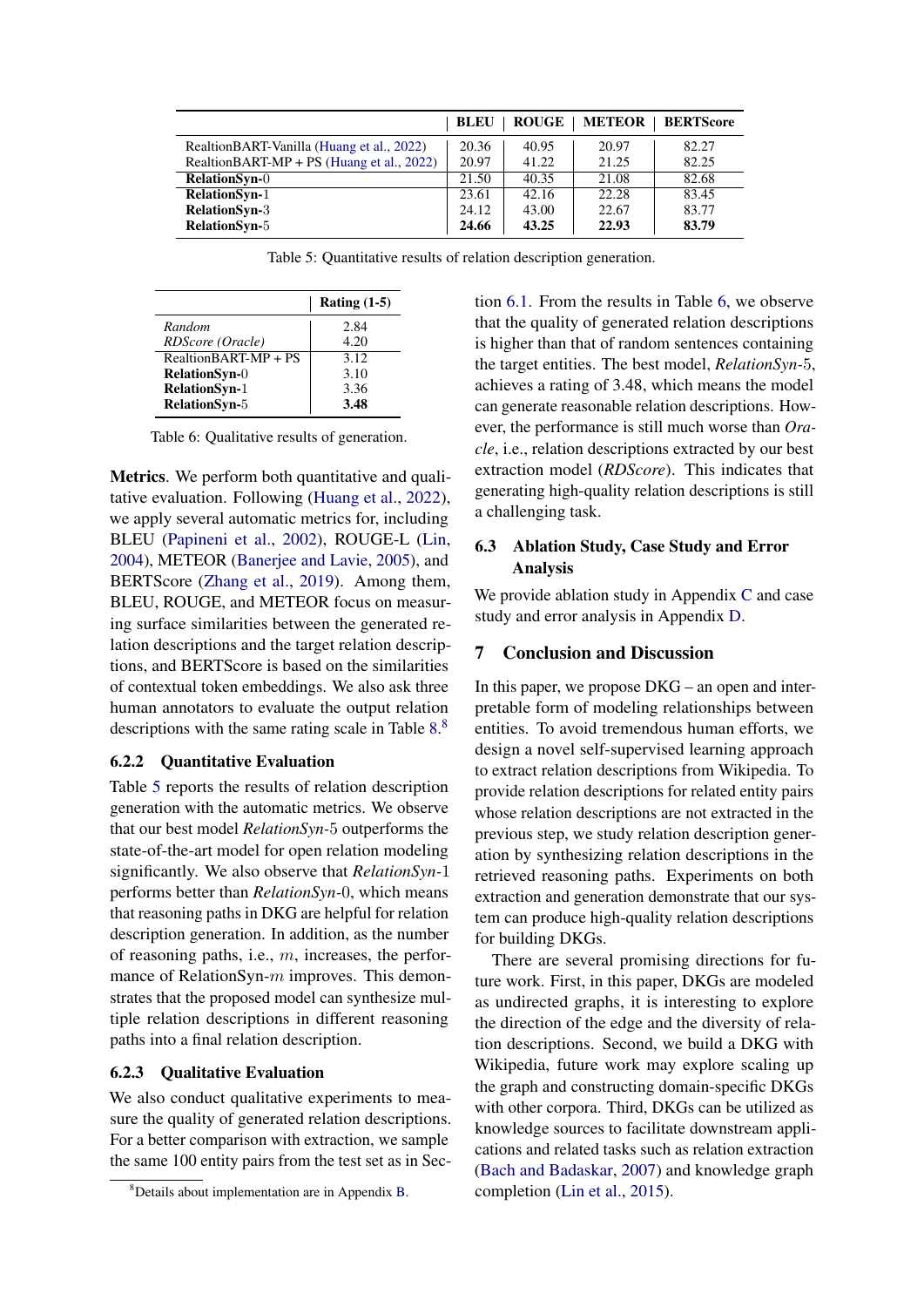# References

- <span id="page-8-14"></span>Oshin Agarwal, Heming Ge, Siamak Shakeri, and Rami Al-Rfou. 2021. Knowledge graph based synthetic corpus generation for knowledge-enhanced language model pre-training. In *Proceedings of the 2021 Conference of the North American Chapter of the Association for Computational Linguistics: Human Language Technologies*, pages 3554–3565.
- <span id="page-8-7"></span>Nguyen Bach and Sameer Badaskar. 2007. A review of relation extraction. *Literature review for Language and Statistics II*, 2:1–15.
- <span id="page-8-20"></span>Satanjeev Banerjee and Alon Lavie. 2005. Meteor: An automatic metric for mt evaluation with improved correlation with human judgments. In *Proceedings of the acl workshop on intrinsic and extrinsic evaluation measures for machine translation and/or summarization*, pages 65–72.
- <span id="page-8-3"></span>Wenhu Chen, Wenhan Xiong, Xifeng Yan, and William Yang Wang. 2018. Variational knowledge graph reasoning. In *Proceedings of the 2018 Conference of the North American Chapter of the Association for Computational Linguistics: Human Language Technologies, Volume 1 (Long Papers)*, pages 1823–1832.
- <span id="page-8-13"></span>Pierre Dognin, Igor Melnyk, Inkit Padhi, Cicero dos Santos, and Payel Das. 2020. Dualtkb: A dual learning bridge between text and knowledge base. In *Proceedings of the 2020 Conference on Empirical Methods in Natural Language Processing (EMNLP)*, pages 8605–8616.
- <span id="page-8-4"></span>Oren Etzioni, Michele Banko, Stephen Soderland, and Daniel S Weld. 2008. Open information extraction from the web. *Communications of the ACM*, 51(12):68–74.
- <span id="page-8-1"></span>Aidan Hogan, Eva Blomqvist, Michael Cochez, Claudia d'Amato, Gerard de Melo, Claudio Gutierrez, Sabrina Kirrane, José Emilio Labra Gayo, Roberto Navigli, Sebastian Neumaier, et al. 2021. Knowledge graphs. *Synthesis Lectures on Data, Semantics, and Knowledge*, 12(2):1–257.
- <span id="page-8-5"></span>Jie Huang, Kevin Chen-Chuan Chang, Jinjun Xiong, and Wen-mei Hwu. 2022. Open relation modeling: Learning to define relations between entities. In *Findings of the Association for Computational Linguistics: ACL 2022*.
- <span id="page-8-9"></span>Jizhou Huang, Wei Zhang, Shiqi Zhao, Shiqiang Ding, and Haifeng Wang. 2017. Learning to explain entity relationships by pairwise ranking with convolutional neural networks. In *Proceedings of the 26th International Joint Conference on Artificial Intelligence*, pages 4018–4025.
- <span id="page-8-17"></span>Gautier Izacard and Edouard Grave. 2021. Leveraging passage retrieval with generative models for open domain question answering. In *EACL 2021-16th Conference of the European Chapter of the Association for Computational Linguistics*, pages 874–880. Association for Computational Linguistics.
- <span id="page-8-0"></span>Shaoxiong Ji, Shirui Pan, Erik Cambria, Pekka Marttinen, and S Yu Philip. 2021. A survey on knowledge graphs: Representation, acquisition, and applications. *IEEE Transactions on Neural Networks and Learning Systems*.
- <span id="page-8-15"></span>Karen Kukich. 1983. Design of a knowledge-based report generator. In *21st Annual Meeting of the Association for Computational Linguistics*, pages 145– 150.
- <span id="page-8-2"></span>Ni Lao, Tom Mitchell, and William Cohen. 2011. Random walk inference and learning in a large scale knowledge base. In *Proceedings of the 2011 conference on empirical methods in natural language processing*, pages 529–539.
- <span id="page-8-10"></span>Mike Lewis, Yinhan Liu, Naman Goyal, Marjan Ghazvininejad, Abdelrahman Mohamed, Omer Levy, Veselin Stoyanov, and Luke Zettlemoyer. 2020. Bart: Denoising sequence-to-sequence pretraining for natural language generation, translation, and comprehension. In *Proceedings of the 58th Annual Meeting of the Association for Computational Linguistics*, pages 7871–7880.
- <span id="page-8-11"></span>Bill Yuchen Lin, Wangchunshu Zhou, Ming Shen, Pei Zhou, Chandra Bhagavatula, Yejin Choi, and Xiang Ren. 2020. Commongen: A constrained text generation challenge for generative commonsense reasoning. In *Proceedings of the 2020 Conference on Empirical Methods in Natural Language Processing: Findings*, pages 1823–1840.
- <span id="page-8-19"></span>Chin-Yew Lin. 2004. Rouge: A package for automatic evaluation of summaries. In *Text summarization branches out*, pages 74–81.
- <span id="page-8-8"></span>Yankai Lin, Zhiyuan Liu, Maosong Sun, Yang Liu, and Xuan Zhu. 2015. Learning entity and relation embeddings for knowledge graph completion. In *Twenty-ninth AAAI conference on artificial intelligence*.
- <span id="page-8-12"></span>Ye Liu, Yao Wan, Lifang He, Hao Peng, and S Yu Philip. 2021. Kg-bart: Knowledge graphaugmented bart for generative commonsense reasoning. In *Proceedings of the AAAI Conference on Artificial Intelligence*, volume 35, pages 6418–6425.
- <span id="page-8-6"></span>Thanapon Noraset, Chen Liang, Larry Birnbaum, and Doug Downey. 2017. Definition modeling: Learning to define word embeddings in natural language. In *Proceedings of the AAAI Conference on Artificial Intelligence*, volume 31.
- <span id="page-8-18"></span>Kishore Papineni, Salim Roukos, Todd Ward, and Wei-Jing Zhu. 2002. Bleu: a method for automatic evaluation of machine translation. In *Proceedings of the 40th annual meeting of the Association for Computational Linguistics*, pages 311–318.
- <span id="page-8-16"></span>Colin Raffel, Noam Shazeer, Adam Roberts, Katherine Lee, Sharan Narang, Michael Matena, Yanqi Zhou, Wei Li, and Peter J Liu. 2020. Exploring the limits of transfer learning with a unified text-to-text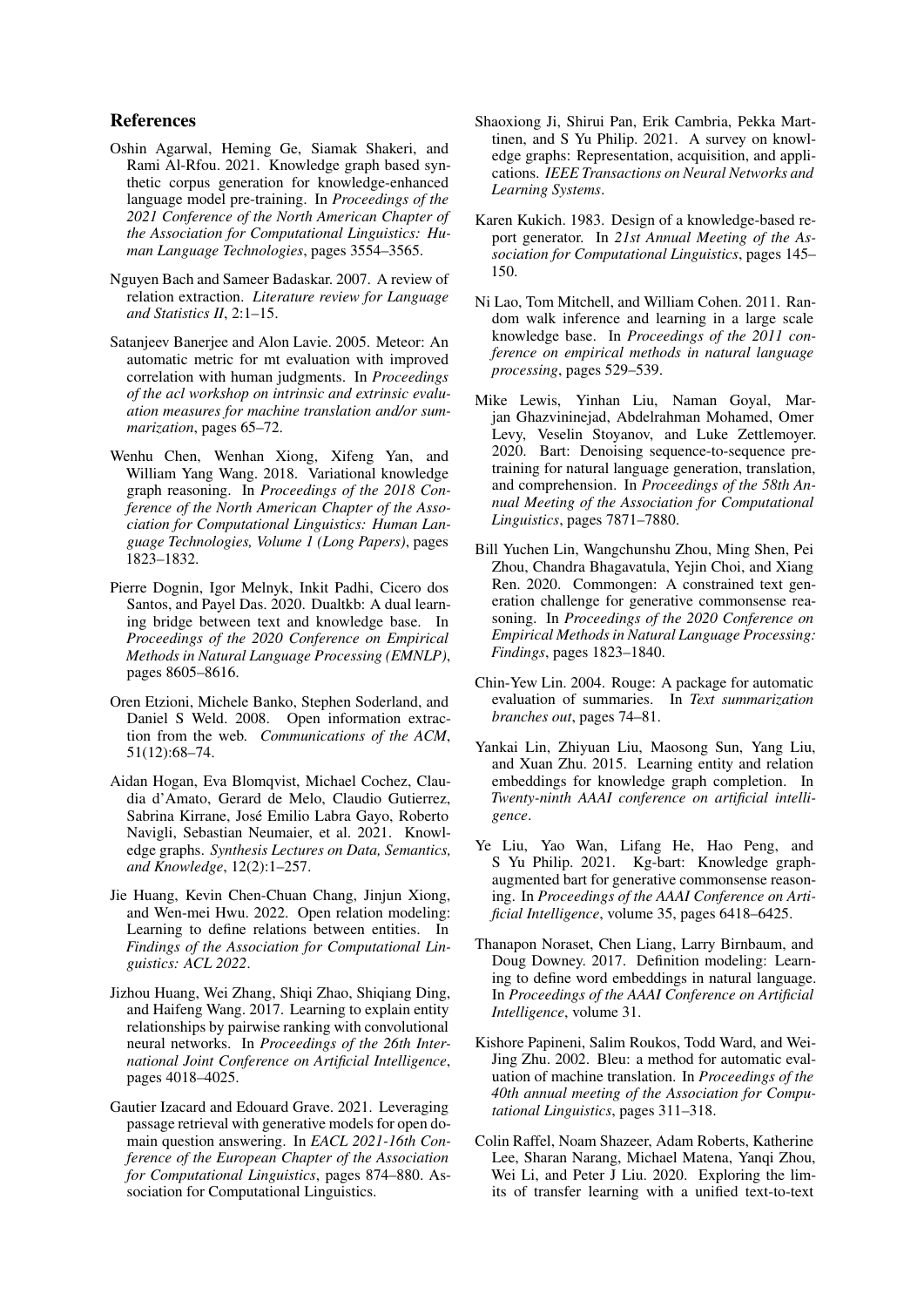transformer. *Journal of Machine Learning Research*, 21:1–67.

- <span id="page-9-3"></span>Nikos Voskarides, Edgar Meij, and Maarten de Rijke. 2017. Generating descriptions of entity relationships. In *European Conference on Information Retrieval*, pages 317–330. Springer.
- <span id="page-9-2"></span>Nikos Voskarides, Edgar Meij, Manos Tsagkias, Maarten De Rijke, and Wouter Weerkamp. 2015. Learning to explain entity relationships in knowledge graphs. In *Proceedings of the 53rd Annual Meeting of the Association for Computational Linguistics and the 7th International Joint Conference on Natural Language Processing (Volume 1: Long Papers)*, pages 564–574.
- <span id="page-9-0"></span>Denny Vrandečić and Markus Krötzsch. 2014. Wikidata: a free collaborative knowledgebase. *Communications of the ACM*, 57(10):78–85.
- <span id="page-9-5"></span>Fei Wu and Daniel S Weld. 2010. Open information extraction using wikipedia. In *Proceedings of the 48th annual meeting of the association for computational linguistics*, pages 118–127.
- <span id="page-9-1"></span>Wenhan Xiong, Thien Hoang, and William Yang Wang. 2017. Deeppath: A reinforcement learning method for knowledge graph reasoning. In *Proceedings of the 2017 Conference on Empirical Methods in Natural Language Processing*, pages 564–573.
- <span id="page-9-4"></span>Ikuya Yamada, Akari Asai, Jin Sakuma, Hiroyuki Shindo, Hideaki Takeda, Yoshiyasu Takefuji, and Yuji Matsumoto. 2020. Wikipedia2vec: An efficient toolkit for learning and visualizing the embeddings of words and entities from wikipedia. In *Proceedings of the 2020 Conference on Empirical Methods in Natural Language Processing: System Demonstrations*, pages 23–30.
- <span id="page-9-6"></span>Wenhao Yu, Chenguang Zhu, Zaitang Li, Zhiting Hu, Qingyun Wang, Heng Ji, and Meng Jiang. 2020. A survey of knowledge-enhanced text generation. *arXiv preprint arXiv:2010.04389*.
- <span id="page-9-7"></span>Tianyi Zhang, Varsha Kishore, Felix Wu, Kilian Q Weinberger, and Yoav Artzi. 2019. Bertscore: Evaluating text generation with bert. In *International Conference on Learning Representations*.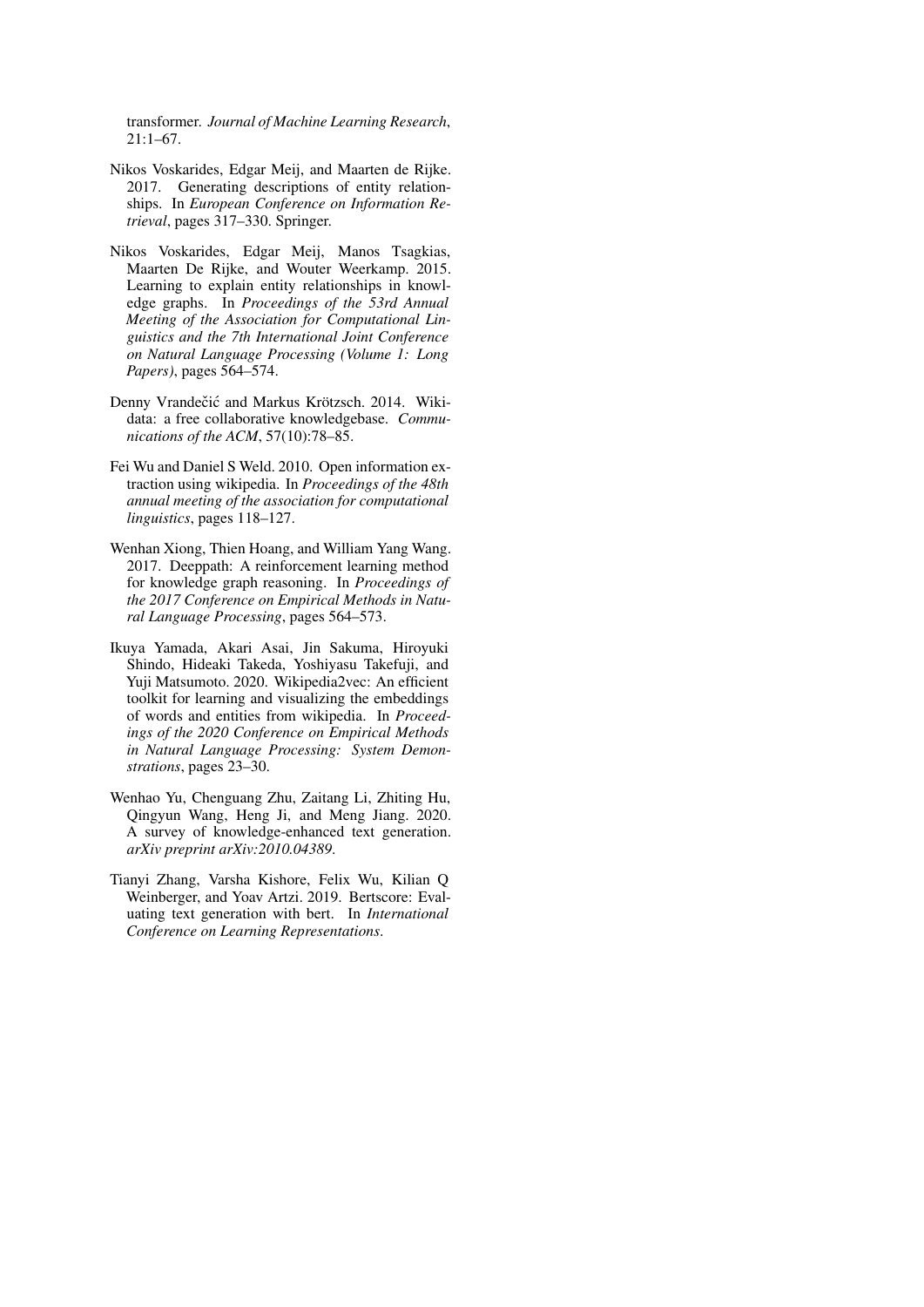<span id="page-10-1"></span>

| <b>Dependency label</b> | <b>Description</b>                           |  |  |  |
|-------------------------|----------------------------------------------|--|--|--|
| acl                     | clausal modifier of noun (adjectival clause) |  |  |  |
| advcl                   | adverbial clause modifier                    |  |  |  |
| advmod                  | adverbial modifier                           |  |  |  |
| $a \overline{mod}$      | adjectival modifier                          |  |  |  |
| det                     | determiner                                   |  |  |  |
| mark                    | marker                                       |  |  |  |
| meta                    | meta modifier                                |  |  |  |
| neg                     | negation modifier                            |  |  |  |
| nn                      | noun compound modifier                       |  |  |  |
| nmod                    | modifier of nominal                          |  |  |  |
| npmod                   | noun phrase as adverbial modifier            |  |  |  |
| nummod                  | numeric modifier                             |  |  |  |
| poss                    | possession modifier                          |  |  |  |
| prep                    | prepositional modifier                       |  |  |  |
| quantmod                | modifier of quantifier                       |  |  |  |
| relc1                   | relative clause modifier                     |  |  |  |
| appos                   | appositional modifier                        |  |  |  |
| aux                     | auxiliary                                    |  |  |  |
| auxpass                 | auxiliary (passive)                          |  |  |  |
| compound                | compound                                     |  |  |  |
| cop                     | copula                                       |  |  |  |
| ccomp                   | clausal complement                           |  |  |  |
| xcomp                   | open clausal complement                      |  |  |  |
| expl                    | expletive                                    |  |  |  |
| punct                   | punctuation                                  |  |  |  |
| nsubj                   | nominal subject                              |  |  |  |
| csubj                   | clausal subject                              |  |  |  |
| csubjpass               | clausal subject (passive)                    |  |  |  |
| dobj                    | direct object                                |  |  |  |
| iobj                    | indirect object                              |  |  |  |
| obj                     | object                                       |  |  |  |
| pobj                    | object of preposition                        |  |  |  |

Table 7: Manually collected modifying dependencies in spaCy.

# <span id="page-10-0"></span>A Preprocessing and Filtering

We introduce our preprocessing to the raw Wikipedia dump<sup>[9](#page-10-3)</sup>. For each article, we extract the plain text by WikiExtractor<sup>[10](#page-10-4)</sup>. We split the Wikipedia articles into sentences with the NLTK library<sup>[11](#page-10-5)</sup> and map entity pairs to candidate relation descriptions with the following steps:

Entity collection. We collect Wikipedia page titles (surface form) as our entities. To acquire knowledge and utilize the pre-trained entity embeddings in Wikipedia2Vec [\(Yamada et al.,](#page-9-4) [2020\)](#page-9-4) in the later steps, we only keep entities that can be recognized by Wikipedia2Vec.

Local mention-entity mapping. Wikipedia2Vec uses hyperlinks to collect a global mention-entity dictionary to map the entity mention to the referent entities, like mapping "apple" to "Apple Inc" or "Apple (food)". In this work, we follow a similar approach to build the mapping. To maintain high accuracy and low ambiguity, we craft the entity mention from the entity by removing the content

```
10https://github.com/attardi/
wikiextractor
```

```
11https://www.nltk.org
```
<span id="page-10-2"></span>

| Rating         | <b>Criterion</b>                                                                                                                                                                                                                                                                                |
|----------------|-------------------------------------------------------------------------------------------------------------------------------------------------------------------------------------------------------------------------------------------------------------------------------------------------|
| 5              | The relation description is explicit, significant, and<br>correct, with which users can understand the relation-<br>ship correctly and easily.                                                                                                                                                  |
| 4              | The relation description is a bit less explicit (reason-<br>ing is a bit indirect or description is a bit unclear),<br>less significant (containing a little irrelevant content),<br>and less correct (containing minor errors that do not<br>affect the understanding).                        |
| 3              | The relation description is fairly explicit, significant,<br>and correct, while users can still understand the rela-<br>tionship.                                                                                                                                                               |
| $\overline{c}$ | The relation description is not explicit (reasoning is<br>difficult or description is unclear), significant (con-<br>taining much irrelevant content), or correct (contain-<br>ing major errors that affect the understanding), while<br>users can still infer the relationship to some extent. |
| 1              | The relation description is completely wrong or does<br>not show any relationship between the two entities.                                                                                                                                                                                     |

Table 8: Annotation guidelines excerpt.

wrapped by parenthesis and the content after the first comma. For example, a mention-entity pair could be ("Champaign", "Champaign, Illinois") or ("Python", "Python (programming language)"). Unlike Wikipedia2Vec, we create a local dictionary for each Wikipedia page. When processing a page, we dynamically update the dictionary with mention-entity pairs collected from the hyperlinks, and extract the entity occurrence with the updating dictionary in one pass. This can reduce the ambiguity when two entities with the same entity mention co-occur on one page and also avoid collecting trivial entity occurrence on the page.

Hyperlink mapping correction. Using hyperlinks to collect entities will lead to errors under some conditions: 1) The original link is redirected to a new page, where the title does not match with the entity in the link; 2) The entity in the link is lower-cased and thus, does not match with any title. Under the first condition, we just skip this entity because we require that the entity mention must appear in the sentence to prove its occurrence. Under the second situation, if there is only one page title matching with the entity under the case-insensitive setting, we correct the entity to this page title. Otherwise, if there is more than one match, we use the entity embeddings in Wikipedia2Vec to measure the cosine similarity between each matched title and the title of the current page and correct the entity with the most relevant one.

Filtering. Sometimes the entity mention extracted from the sentence may be part of a bigger noun phrase, which is not an entity mention. For example, suppose we recognize "algorithm" and "graph"

<span id="page-10-3"></span><sup>9</sup><https://dumps.wikimedia.org> (version: enwiki/20210320)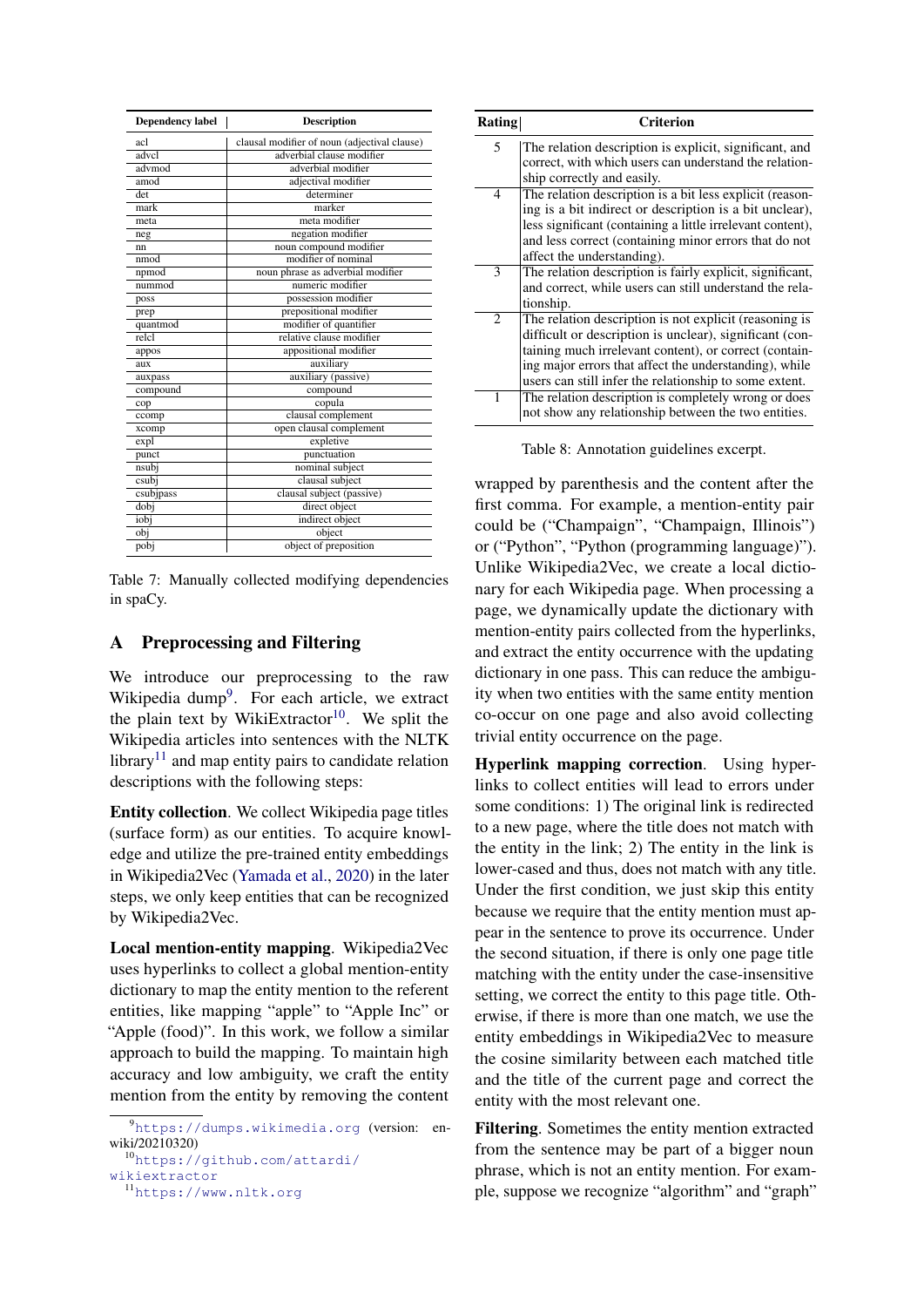<span id="page-11-5"></span>

|                                  | <b>BLEU</b> | <b>ROUGE</b> | <b>METEOR</b> | <b>BERTScore</b> |
|----------------------------------|-------------|--------------|---------------|------------------|
| <b>RelationSyn-O</b>             | 21.50       | 40.35        | 21.08         | 82.68            |
| RelationSyn-1 (w/o sentence)     | 22.69       | 41.26        | 21.69         | 83.03            |
| <b>RelationSyn-1 (w/ Random)</b> | 23.04       | 41.93        | 22.05         | 83.30            |
| RelationSyn-1 (w/ ExpScore)      | 23.32       | 41.95        | 22.13         | 83.29            |
| RelationSyn-1 (w/ SigScore)      | 23.31       | 42.14        | 22.15         | 83.39            |
| <b>RelationSyn-1</b>             | 23.61       | 42.16        | 22.28         | 83.45            |

Table 9: Ablation study for relation description generation.

as entity mentions in the sentence "The breadthfirst-search algorithm is a way to explore the vertexes of a graph layer by layer." However, this is not a good relation description between"algorithm" and "graph" because the subject is "breadth-firstsearch algorithm" rather than "algorithm". Therefore, it is necessary to determine the completed noun phrase for each entity mention. With the dependency tree of the sentence, we recursively find all the child tokens and the ancestor tokens that are connected to the entity mention with a *compound* dependency. To avoid any confusion, we simply reject the entity occurrence if its completed noun phrase and entity mention are different.

Besides, to ensure that the length of relation descriptions is reasonable, we only remain the sentences with the number of tokens  $\in$  [5, 50]. We also only remain sentences whose shortest dependency path pattern between two target entities starts with *nsubj* or *nsubjpass* (more details are in Section [4.2.2\)](#page-3-5).

# <span id="page-11-1"></span>B Implementation Details

We train and evaluate all the baselines and variants on the same train/valid/test split. For *Relation-BART (Vanilla)* and *RelationBART-MP + PS*, we apply the official implementation<sup>[12](#page-11-3)</sup> and adopt the default hyperparameters. The training converges in 50 epochs. For our models, we modify the im-plementation of Fusion-in-Decoder<sup>[13](#page-11-4)</sup> and initialize the model with the T5-base configuration. All the baseline models for *RelationSyn* are trained under the same batch size of 8 with a learning rate of 0.0001 and evaluated on the validation set every 5000 steps. The training is considered converged and terminated with no better performance on the validation set in 20 evaluations. The training of all models converges in 20 epochs. The training time is about one week on a single NVIDIA A40 GPU.

# <span id="page-11-0"></span>C Ablation Study

To further validate the proposed methods, we conduct an ablation study with the following variants:

- RelationSyn-1 (w/o sentence): a variant of *RelationSyn-*1, where the encoding scheme of the input is only "entity1: x entity2: y path: x;  $e_{31}; e_{32}; y$ ", i.e., no relation description is input to the encoder.
- RelationSyn-1 (w/ Random): The input relation descriptions to *RelationSyn* are extracted by *Random* (i.e., a random sentence containing the target entities), instead of *RDScore*.
- RelationSyn-1 (w/ ExpScore): The input relation descriptions to *RelationSyn* are extracted by *ExpScore*.
- RelationSyn-1 (w/ SigScore): The input relation descriptions to *RelationSyn* are extracted by *SigScore*.

From the results in Table [9,](#page-11-5) we observe that *RelationSyn-*1 achieves better results than all the reduced variants. However, the difference is not quite significant. We think this is because, although relation descriptions extracted by *Random*, *ExpScore* and *SigScore* are worse than those extracted by *RDScore*, they can still provide reasonable knowledge for generating relation descriptions for the target entities. In addition, the results are also consistent with the results in Table [6.](#page-7-2) This indirectly verifies that the combination of *explicitness* and *significance*, i.e., *RDScore*, can extract better relation descriptions, since better relation descriptions of related entities are expected to be synthesized into better relation descriptions of the target entities.

# <span id="page-11-2"></span>D Case Study and Error Analysis

In Table [10,](#page-12-0) we show some sample outputs in the test set of relation description generation of three extraction models: *ExpScore*, *SigScore*, *RD-Score*, and three generation models: *RelationSyn-*0, *RelationSyn-*1, *RelationSyn-*5.

From the results, we observe that if we only consider the explicitness of the sentence, the se-

<span id="page-11-3"></span><sup>12</sup>[https://github.com/jeffhj/](https://github.com/jeffhj/open-relation-modeling)

[open-relation-modeling](https://github.com/jeffhj/open-relation-modeling)

<span id="page-11-4"></span><sup>13</sup>[https://github.com/facebookresearch/](https://github.com/facebookresearch/FiD) [FiD](https://github.com/facebookresearch/FiD)